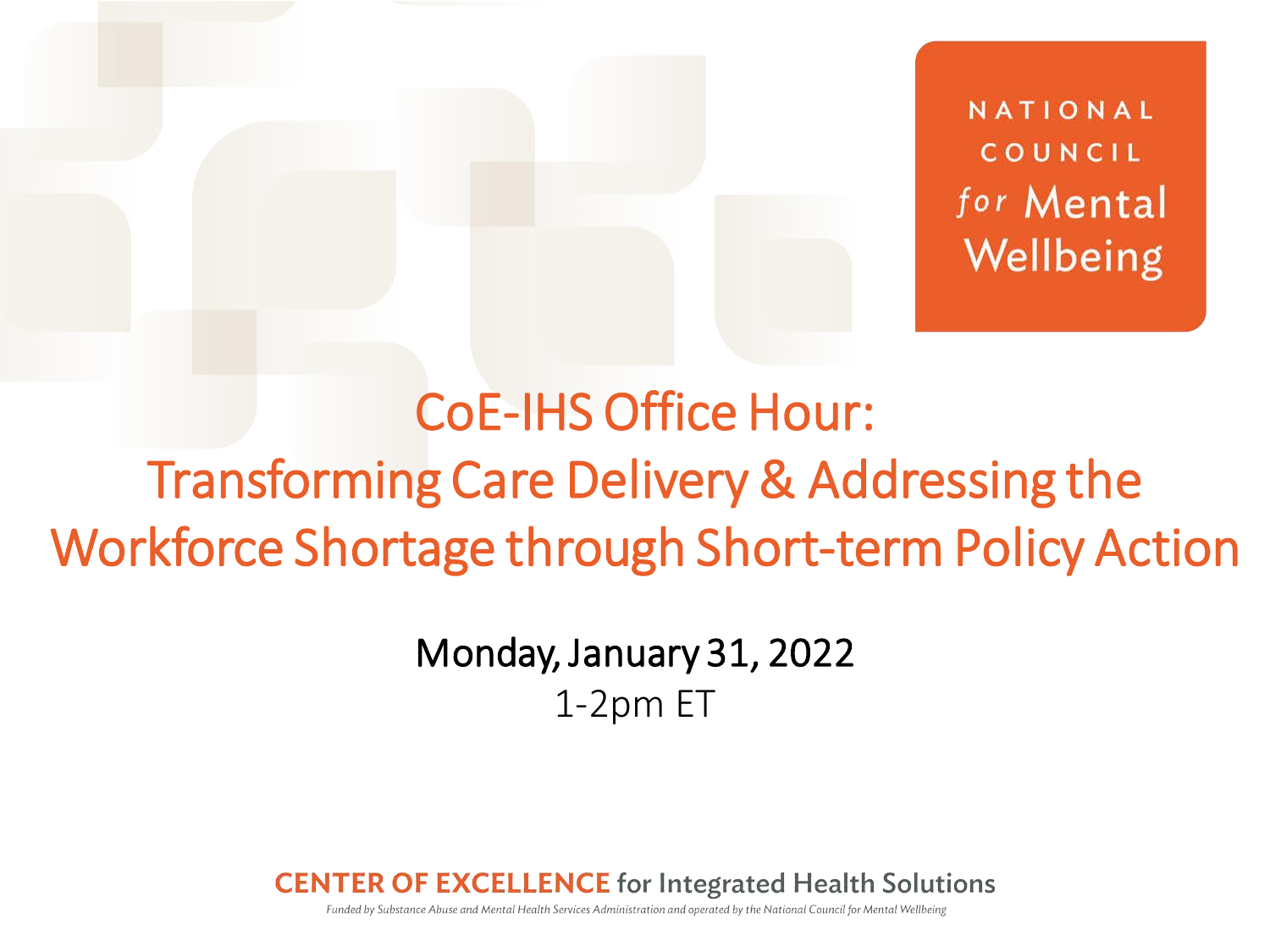## Questions, Comments & Closed Captioning

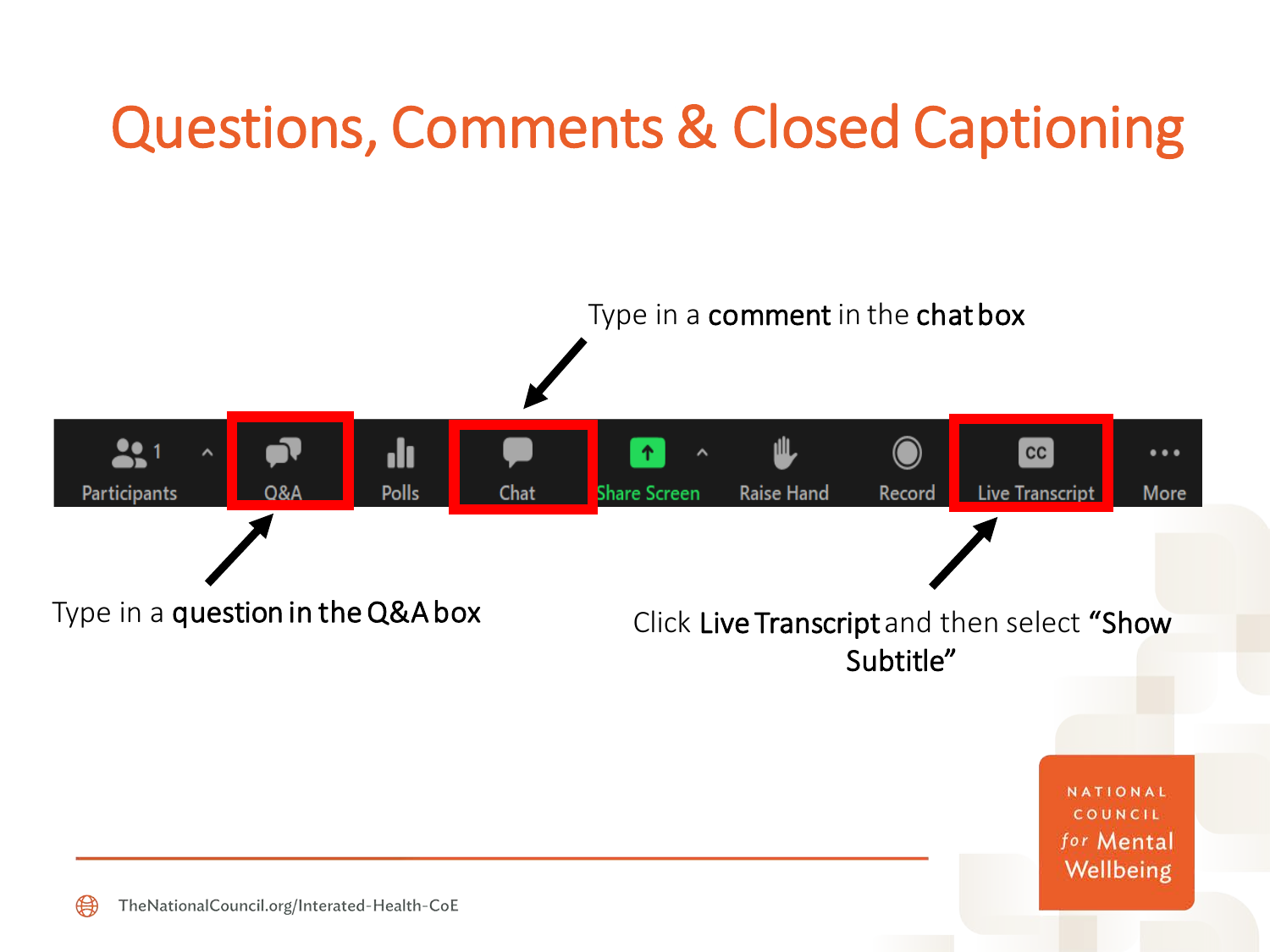## Disclaimer

The views, opinions, and content expressed in this presentation do not necessarily reflect the views, opinions, or policies of the Center for Mental Health Services (CMHS), the Substance Abuse and Mental Health Services Administration (SAMHSA), or the U.S. Department of Health and Human Services(HHS).



www.samhsa.gov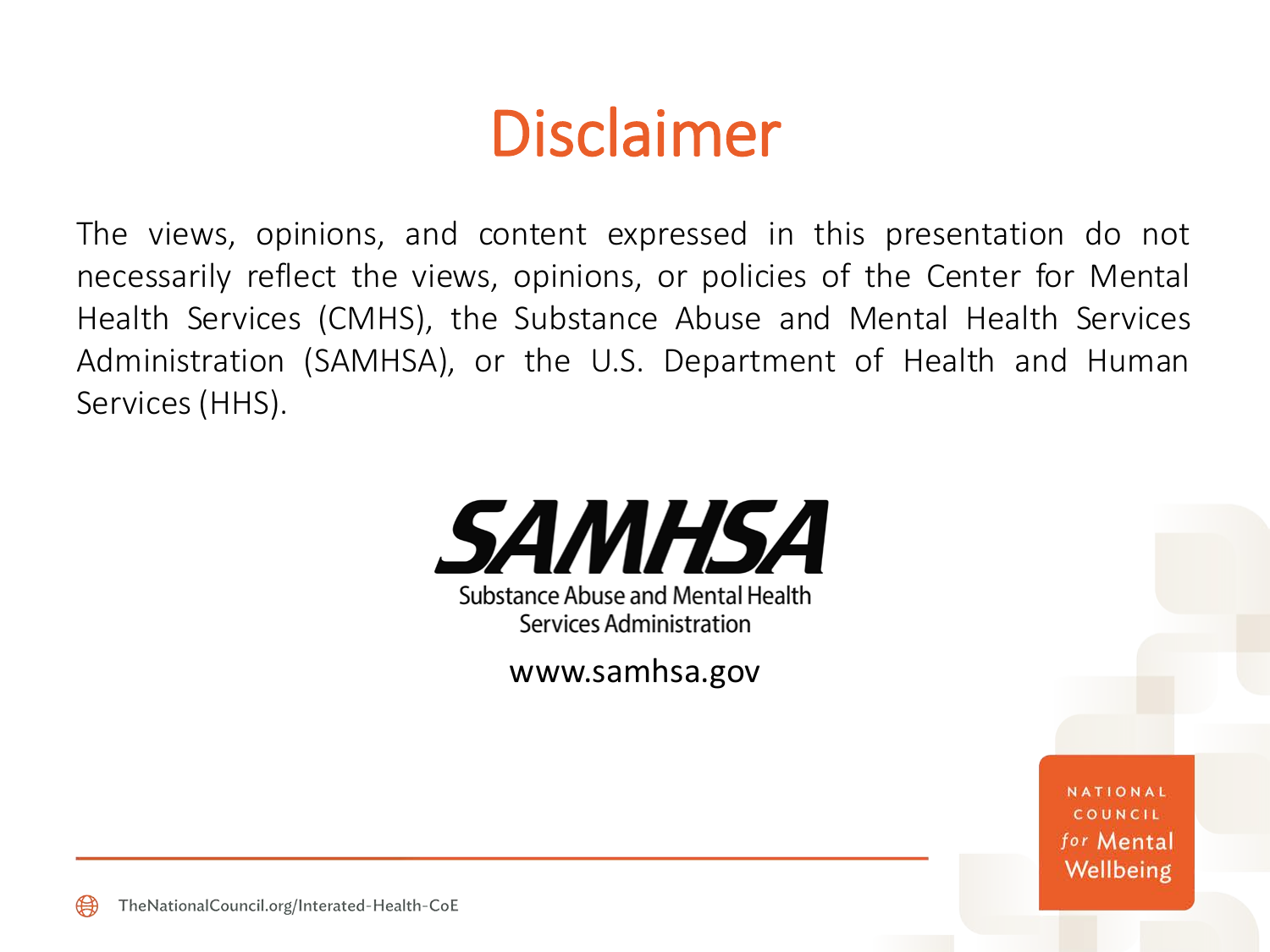# Introductions

#### **Moderator**

• **Alicia Kirley,** *Senior Director*, Practice Improvement & Consulting, National Council for Mental Wellbeing

#### **Panelists**

- **Jeff Capobianco,** *Senior Consultant,* Practice Improvement & Consulting, National Council for Mental Wellbeing
- **Andrew Brown,** *Commissioner of Behavioral Health Services*, Kansas Department for Aging and Disability Services
- **Thomas Bialozor**, *Director of Behavioral Health,* Columbia Pacific CCO
- **Jonathan Evans,** *President & CEO*, Innovatel
- **Liberty Elberly,** *Chief Medical Offer,* Innovatel
- **Dorn Schuffman**, *Former Director of the CCBHC Demonstration Project*, Missouri Department of Mental Health/Missouri Behavioral Health Council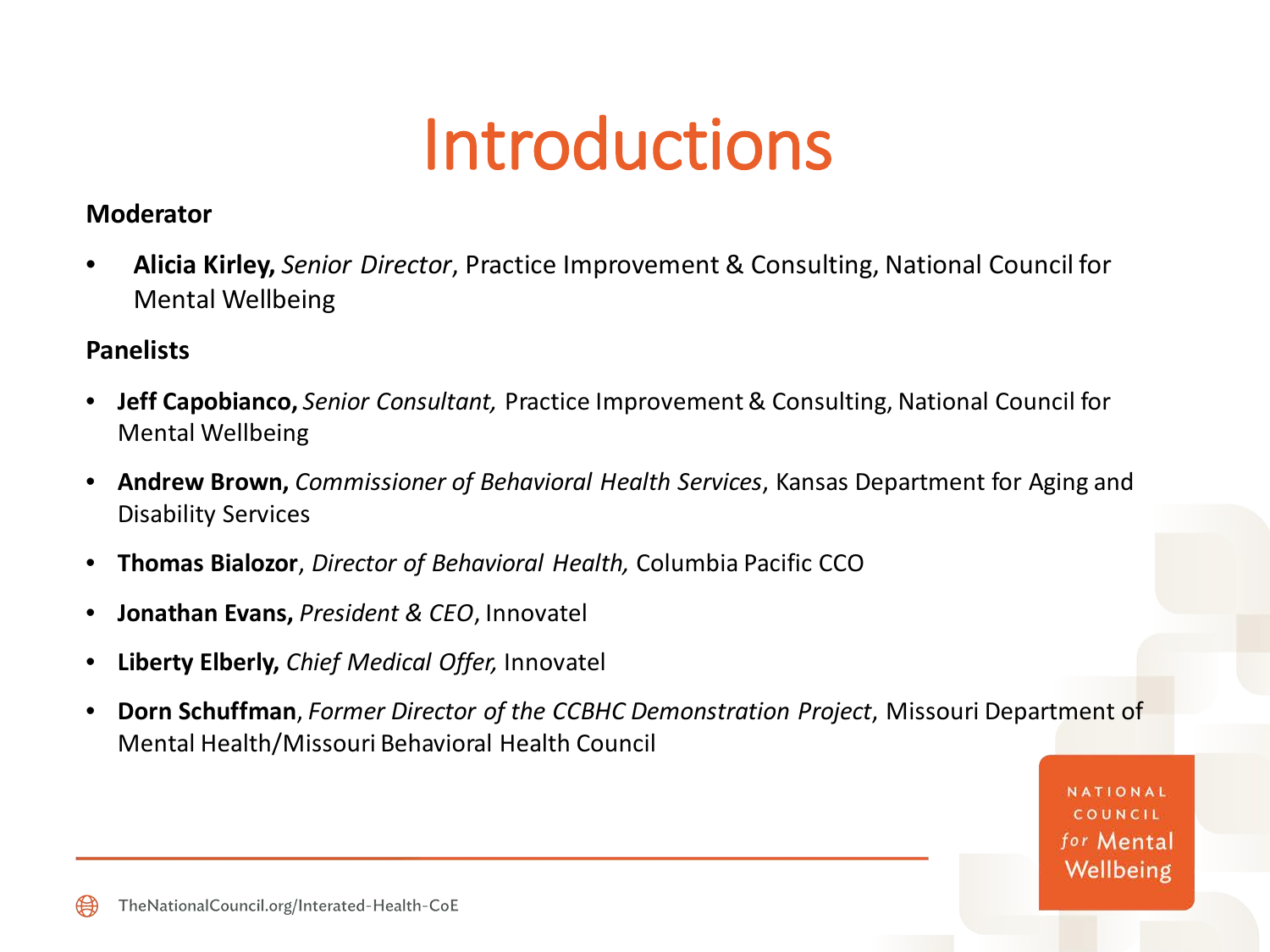# Tools & Resources

#### National Council for Mental Wellbeing

- NCMW/HMA Workforce Brief #1 [Behavioral Health Workforce is a National Crisis: Immediate](https://www.thenationalcouncil.org/wp-content/uploads/2021/10/Behavioral-Health-Workforce-is-a-National-Crisis.pdf?daf=375ateTbd56)  Policy Actions for States
- NCMW/HMA Workforce Brief#2 Immediate Policy Actions to Address the National Workforce Shortage and Improve Care
- [Leadership & Workforce Development Training](https://www.thenationalcouncil.org/areas-of-expertise/leadership-and-workforce-development/)
- [CCBHC Success Center](https://www.thenationalcouncil.org/ccbhc-success-center/ccbhcta-overview/)
- [Workforce Development: We Must Fill the Talent Pool](https://www.thenationalcouncil.org/BH365/2021/02/25/workforce-development-we-must-fill-the-talent-pool/)
- At the State and Federal Level, We Have Many Options to Address Workforce Shortage\
- [Trauma-Informed, Resilience-Oriented Equity Climate Assessment](https://www.thenationalcouncil.org/wp-content/uploads/2020/08/TI-ROC-Cultural-Humility-Scale-FINAL.pdf?daf=375ateTbd56)
- [Organizational Self-Care Training Activity Worksheet](https://www.thenationalcouncil.org/wp-content/uploads/2021/02/Organizational-Self-Care-Training-Activity-Worksheet-FINAL.pdf)
- [Four Quadrant Model](https://www.thenationalcouncil.org/wp-content/uploads/2018/11/BehavioralHealthandPrimaryCareIntegrationandthePCMH-2009-1.pdf?daf=375ateTbd56#:%7E:text=The%20Four%20Quadrant%20Model%20describes%20the%20need%20for,well%20developed%2C%20most%20notably%20the%20IMPACT%20model.%20)

#### Previous Webinar/Office Hour Sessions *(additional resources linked within slides)*

- Short-term Policy Relief to Enhance the Workforce [slides & recording](https://www.thenationalcouncil.org/webinars/coe-office-hour-short-term-policy-relief-for-enhancing-the-workforce/)
- Exploring Short-term Strategies to Address Workforce Shortages [slides & recording](https://www.thenationalcouncil.org/webinars/coe-office-hour-exploring-challenges-strategies-for-impacting-workforce-shortages/)
- Innovative Approaches for Recruiting & Retaining Your Workforce During COVID-19 [slides & recording](https://www.thenationalcouncil.org/webinars/innovative-approaches-for-recruiting-and-retaining-your-workforce-during-covid-19/)
- Workforce Shortages & Impact on Providers & Staff Who are BIPOC or Caregivers [slides & recording](https://www.thenationalcouncil.org/webinars/coe-office-hour-workforce-shortage-impact-on-providers-who-are-black-indigenous-and-persons-of-color/)
- Strategies for Recruiting & Retaining a Strong Rural Health Workforce [slides & recording](https://www.thenationalcouncil.org/webinars/rural-health-strategies-for-recruiting-and-retaining-a-strong-rural-health-workforce/)
- Relias: Regulatory, Financial and Workforce Impact of COVID-19 for Behavioral Health [slides & recording](https://www.thenationalcouncil.org/webinars/relias-regulatory-financial-and-workforce-impact-of-covid-19-for-behavioral-health/)

for Mental Wellbeing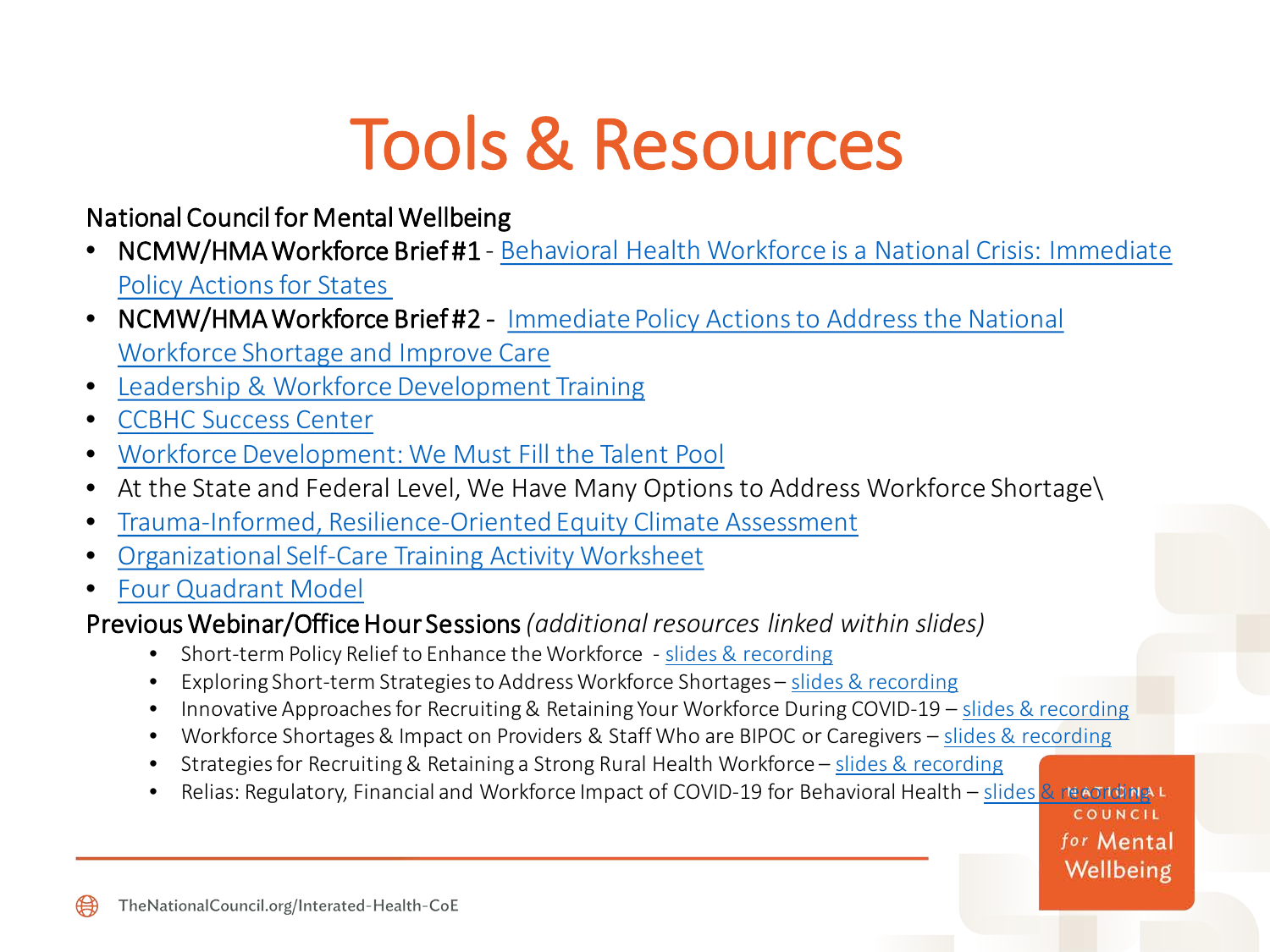# Additional Tools & Resources

#### State-Specific Resources

- New York: Governor Hochul [Announces Availability of \\$21 Million in Federal Funding](https://www.governor.ny.gov/news/governor-hochul-announces-availability-21-million-federal-funding-strengthen-states-mental) to Strengthen the State's Mental Health Workforce
- California: State Budget Update [California Pan-Ethnic Health Network](https://cpehn.org/what-we-do-2/state-budget-update/)
- Virginia: Health care Highlights from Virginia's Special Session Budget State of Reform
- Colorado: [American Rescue Plan Act Spending Plan for Home & Community Based Services](https://hcpf.colorado.gov/sites/hcpf/files/FY%202022-23%20ARPA%20Spending%20Plan.pdf)

#### **Other**

- [Legislature: Bill Supporting Rural Health Care Workers Passes Committee Unanimously –](https://losalamosreporter.com/2021/01/27/legislature-bill-supporting-rural-health-care-workers-passes-committee-unanimously/) Los Alamos Reporter
- [Paying it Forward: Adapting the Career Impact Bond into a Public Policy Tool](https://socialfinance.org/wp-content/uploads/Chapter-19-Paying-It-Forward-Tracy-Palandjian.pdf)
- [How States are Spending American Rescue Plan Funds –](https://www.nashp.org/how-states-are-spending-american-rescue-plan-state-fiscal-recovery-funds/) The National Academy for State Health Policy
- EMPOWER [Harvard Medical School's Global Mental Health Imitative](https://empower.care/)
- [Collaborative Care \(CoCM\) Model](https://www.medicaid.gov/state-resource-center/medicaid-state-technical-assistance/health-home-information-resource-center/downloads/hh-irc-collaborative-5-13.pdf)
- Health Resources & Services Administration [Loan Repayment Options](https://nhsc.hrsa.gov/loan-repayment)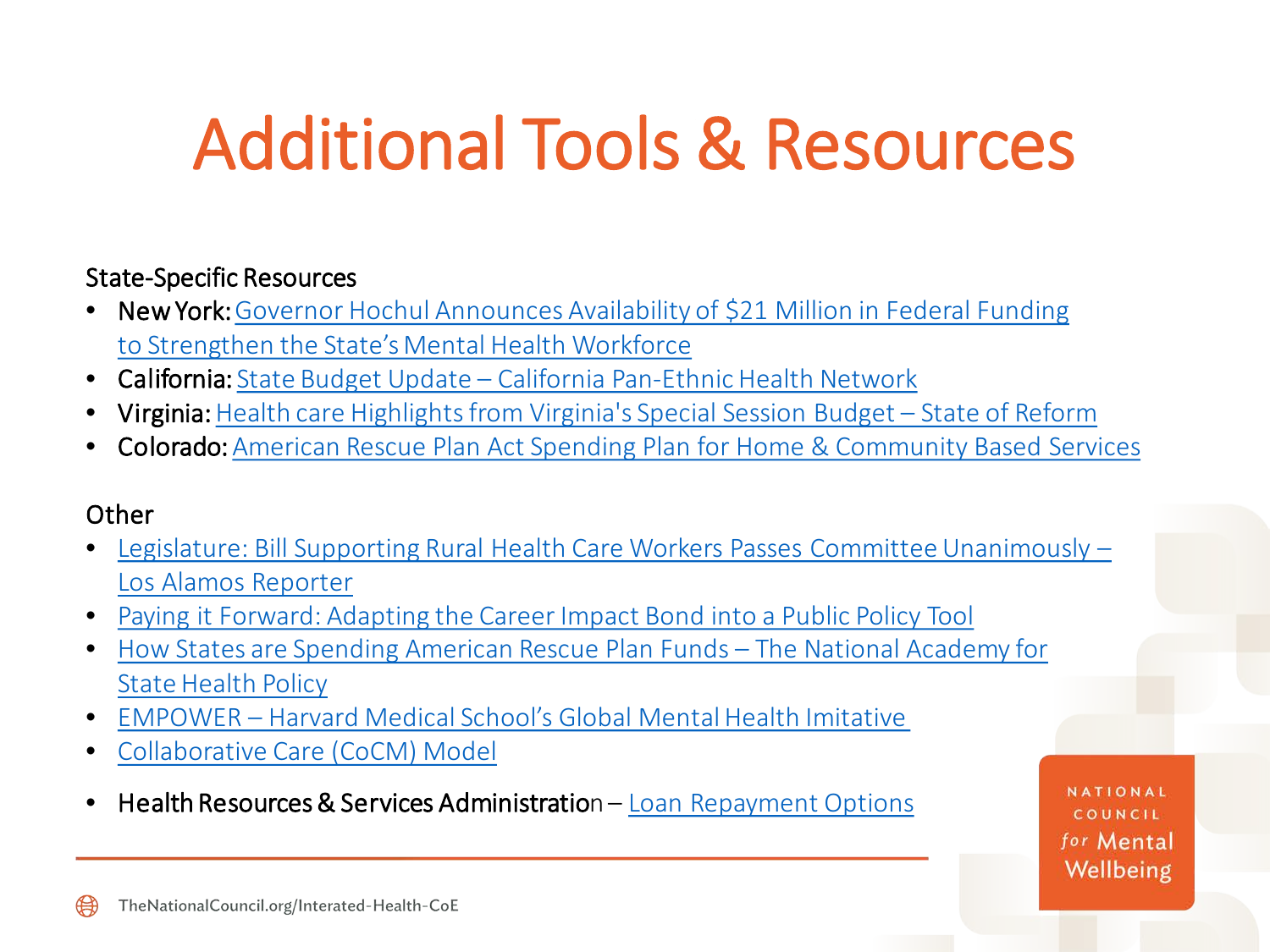# Upcoming CoE Events:

Integrated Care: Where are we & Where are we headed?

[Register for the webinar](https://thenationalcouncil-org.zoom.us/webinar/register/WN_gDPTjYtLQZm4udMjd4skPw)on Thursday, February 24, 1-2pm ET

Lessons Learned from Implementing an Evidence-based Framework to Advance General Health Integration (GHI) in Behavioral Health Settings [Register for the office hour](https://thenationalcouncil-org.zoom.us/webinar/register/WN_ayAWXo9TQ3Oa9s79v2RR8g) on Monday, February 28, 12-1pm ET

Interested in an individual consultation with the CoE experts on integrated care? [Contact us through this form here!](https://www.thenationalcouncil.org/integrated-health-coe/request-assistance/)

Looking for free trainings and credits? [Check out integrated health trainings from Relias here](https://www.thenationalcouncil.org/integrated-health-coe/training-events/)

Subscribe for Center of Excellence Updates [Subscribe here](https://www.thenationalcouncil.org/integrated-health-coe/subscribe/)